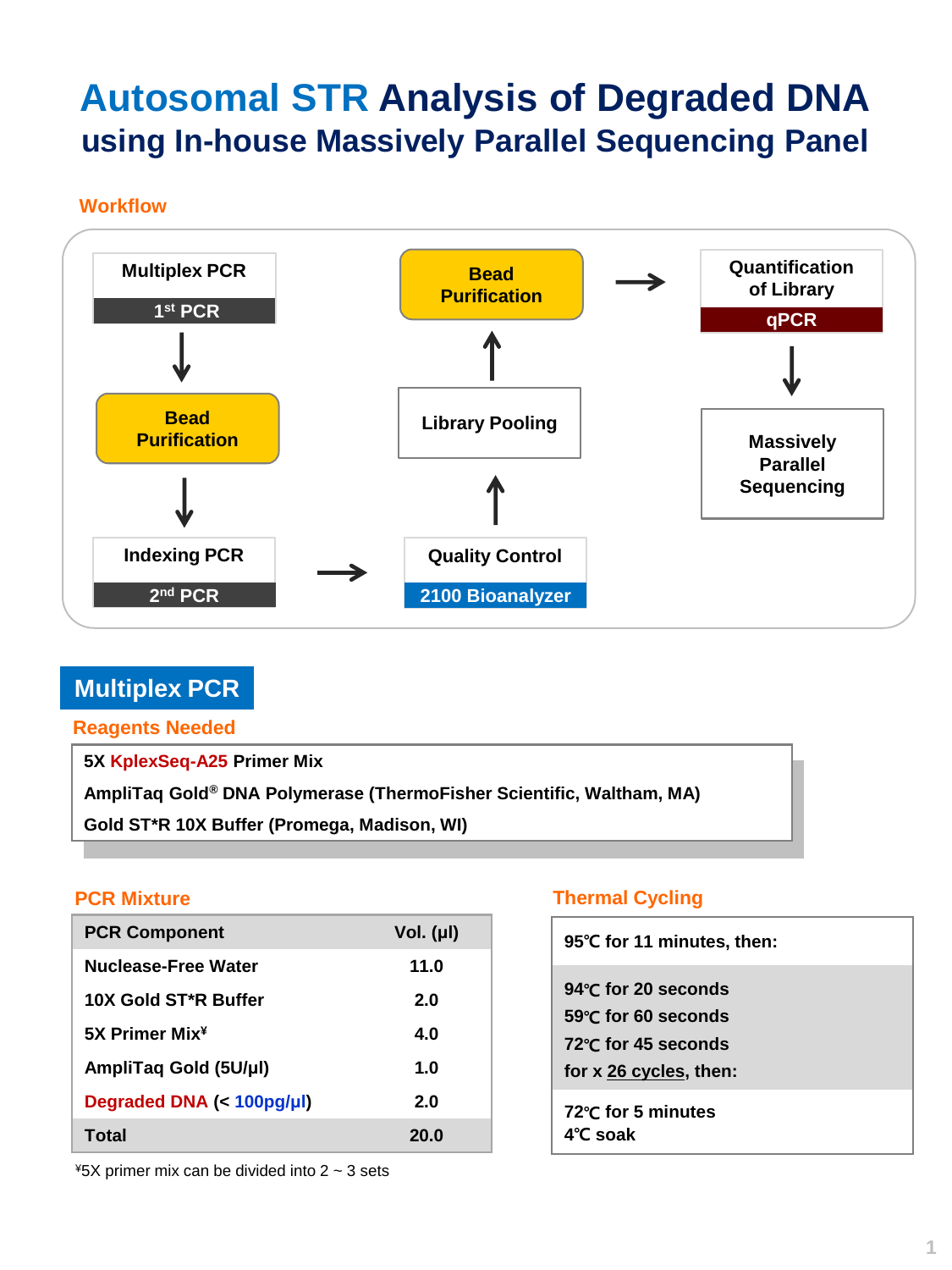# **Autosomal STR Analysis of Degraded DNA using In-house MPS Panel (continued)**

# **Bead-based Purification of the 1st PCR Product**

### **Materials and Reagents Needed**

**Agencourt® AMPure® XP beads (Beckman Coulter, Indianapolis, IN)**

**Freshly prepared 80% ethanol**

**DynaMag™-2 Magnet (ThermoFisher Scientific, Waltham, MA)**

**Elution buffer or Nuclease-Free Water**

**Dry heating block (for optional incubation in 37<sup>o</sup>C)**

## **Protocol**

- **1. Remove the AMPure® XP beads from storage and let it stand for at least 30 minutes for equilibration to room temperature**
- **2. Vortex the AMPure® XP beads to homogenize the suspension before use**
- **3. Add 30μl of low EDTA TE buffer or Nuclease-Free Water to each sample tube that include 20μl of the 1 st PCR product, and mix by tapping**
- **4. Add x1.5 well-mixed AMPure® XP beads to 50μl each sample, then carry out procedures according to manufacturer's instructions**
- **5. Elute PCR product in 20μl of the elution buffer or Nuclease-Free Water**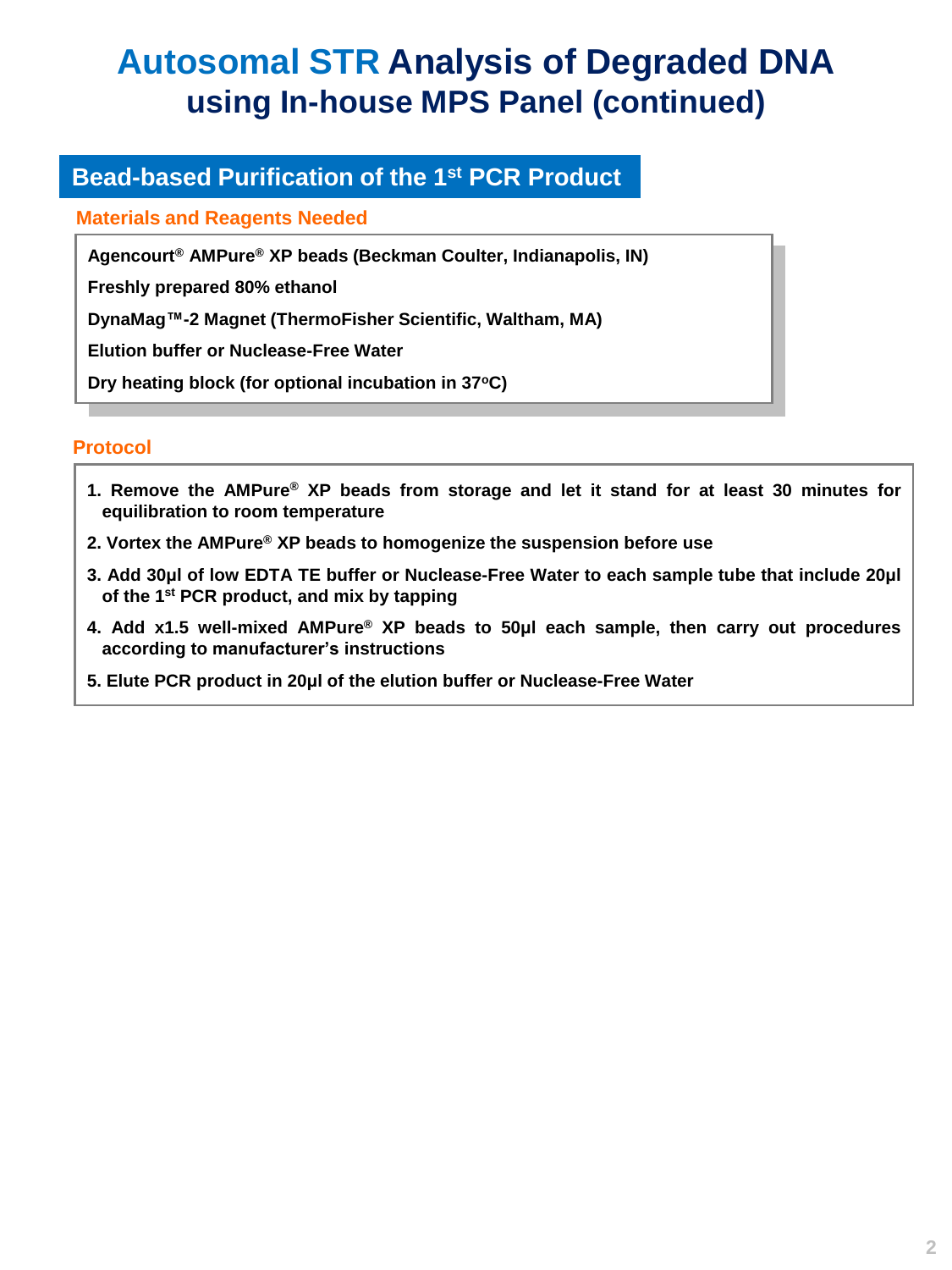# **Autosomal STR Analysis of Degraded DNA using In-house MPS Panel (continued)**

## **Indexing PCR**

**Reagents Needed**

**Nextera® XT v2 index kit (Illumina ® , Inc., San Diego, CA) AmpliTaq Gold® DNA Polymerase (ThermoFisher Scientific, Waltham, MA) Gold ST\*R 10X Buffer (Promega, Madison, WI)**

| <b>PCR Component</b>              | Vol. $(\mu I)$ |
|-----------------------------------|----------------|
| Nuclease-Free Water               | 0.4            |
| 10X Gold ST <sup>*</sup> R Buffer | 3.0            |
| Index $1$ (i7)                    | 3.0            |
| Index $2$ (i5)                    | 3.0            |
| AmpliTaq Gold (5U/µl)             | Ი 6            |
| <b>Purified 1st PCR product</b>   | <b>20.0</b>    |
| Total                             | 30.0           |

### **PCR Mixture Thermal Cycling**

| 95℃ for 15 minutes, then:                                                                           |  |
|-----------------------------------------------------------------------------------------------------|--|
| 94℃ for 20 seconds<br>$61^{\circ}$ C for 30 seconds<br>72℃ for 45 seconds<br>for x 15 cycles, then: |  |
| 72℃ for 5 minutes<br>4°C soak                                                                       |  |

# **Quality Control**

**Materials and Reagents Needed**

**Agilent 2100 Bioanalyzer (Agilent Technologies, Inc., Santa Clara, CA) Agilent DNA 1000 kit (Agilent Technologies, Inc., Santa Clara, CA)**

### **Protocol**

**According to the Agilent 2100 Bioanalyzer and DNA 1000 kit User's Manuals Finally, normalize each library to 10ng/ul and pool them in equal volume**